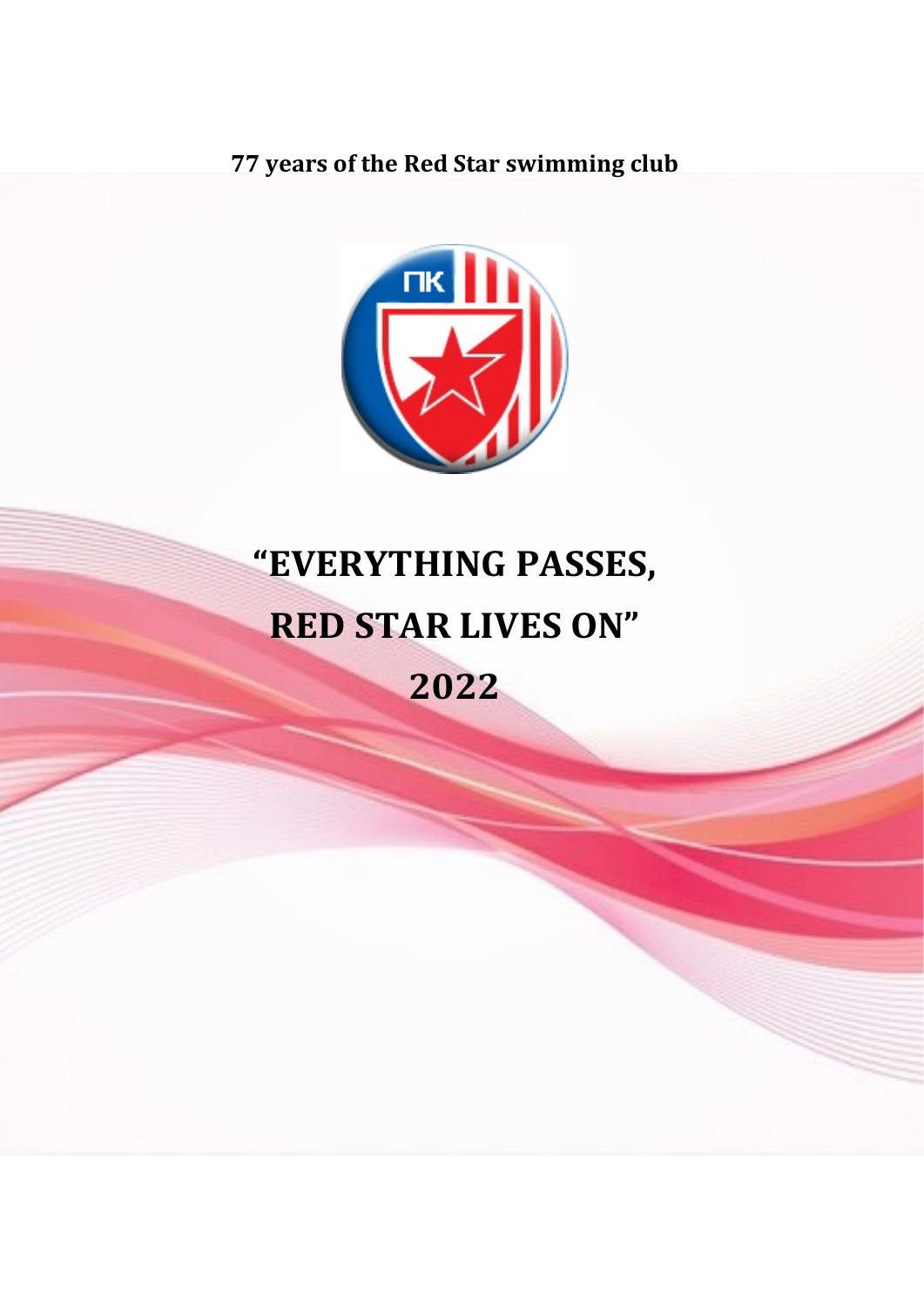## PROPOSITIONS AND PROGRAMME

## INTERNATIONAL SWIMMING MEETING "EVERYTHING PASSES,

## RED STAR LIVES ON" 2021

- The competition will be held on Saturday 26/03/2022 at the Sport Centre 25. Maj Milan Gale Muškatirović swimming pool
- The meeting is organized by the "Red Star" swimming club
- Sport Centre address: Tadeuša Košćuška 63, 11000 Belgrade
- The competition is held in the indoor 50 m long swimming pool with 8 lanes
- Water temperature is 26°C and the air temperature is 28°C
- The competition is held under the rules of FINA, and PSS
- Timing is automatic ELECTRONIC
- The competition is individual

| <b>CATEGORY</b> |                |  |                |                |  |
|-----------------|----------------|--|----------------|----------------|--|
| <b>MEN</b>      |                |  | <b>WOMEN</b>   |                |  |
| $\overline{A}$  | 2003 i stariji |  | A              | 2004 i starije |  |
| B               | 2004/2005      |  | B              | 2005/2006      |  |
| $\mathsf{C}$    | 2006/2007      |  | C              | 2007/2008      |  |
| D               | 2008/2009      |  | D              | 2009/2010      |  |
| E               | 2010/2011      |  | ${\bf E}$      | 2011/2012      |  |
| F               | 2012           |  | $\overline{F}$ | 2013           |  |
| $\mathsf G$     | 2013           |  | G              | 2014           |  |
| H               | 2014 i mladji  |  | H              | 2015 i mladji  |  |
| DDACD AMME      |                |  |                |                |  |

#### PROGRAMME

- 9:00 technical meeting and warm up
- 10:00 start of the competition / first part /

| $1st$ discipline           | 100 m freestyle         | A,B,C,D,E | (m,w)         |
|----------------------------|-------------------------|-----------|---------------|
| 2 <sup>nd</sup> discipline | 100 m butterfly         | A,B,C,D,E | $(m,\bar{w})$ |
| <b>MEDAL AWARDS</b>        | <b>FOR DISCIPLINE 1</b> |           |               |
| 3rd discipline             | 100 m breaststroke      | A,B,C,D,E | (m,w)         |
| <b>MEDAL AWARDS</b>        | <b>FOR DISCIPLINE 2</b> |           |               |
| 4 <sup>th</sup> discipline | 100 m backstroke        | A,B,C,D,E | (m,w)         |
| <b>MEDAL AWARDS</b>        | <b>FOR DISCIPLINE 3</b> |           |               |
| 5 <sup>th</sup> discipline | 50 m butterfly          | F,G,H     | (m,w)         |
| <b>MEDAL AWARDS</b>        | <b>FOR DISCIPLINE 4</b> |           |               |
| 6 <sup>th</sup> discipline | 50 m breaststroke       | F,G,H     | (m,w)         |
| 7 <sup>th</sup> discipline | 4x50 medley relay       | F,G,H     | (m,w)         |
| <b>MEDAL AWARDS</b>        | FOR DISCIPLINE 5, 6, 7  |           |               |

15:45 grand opening ceremony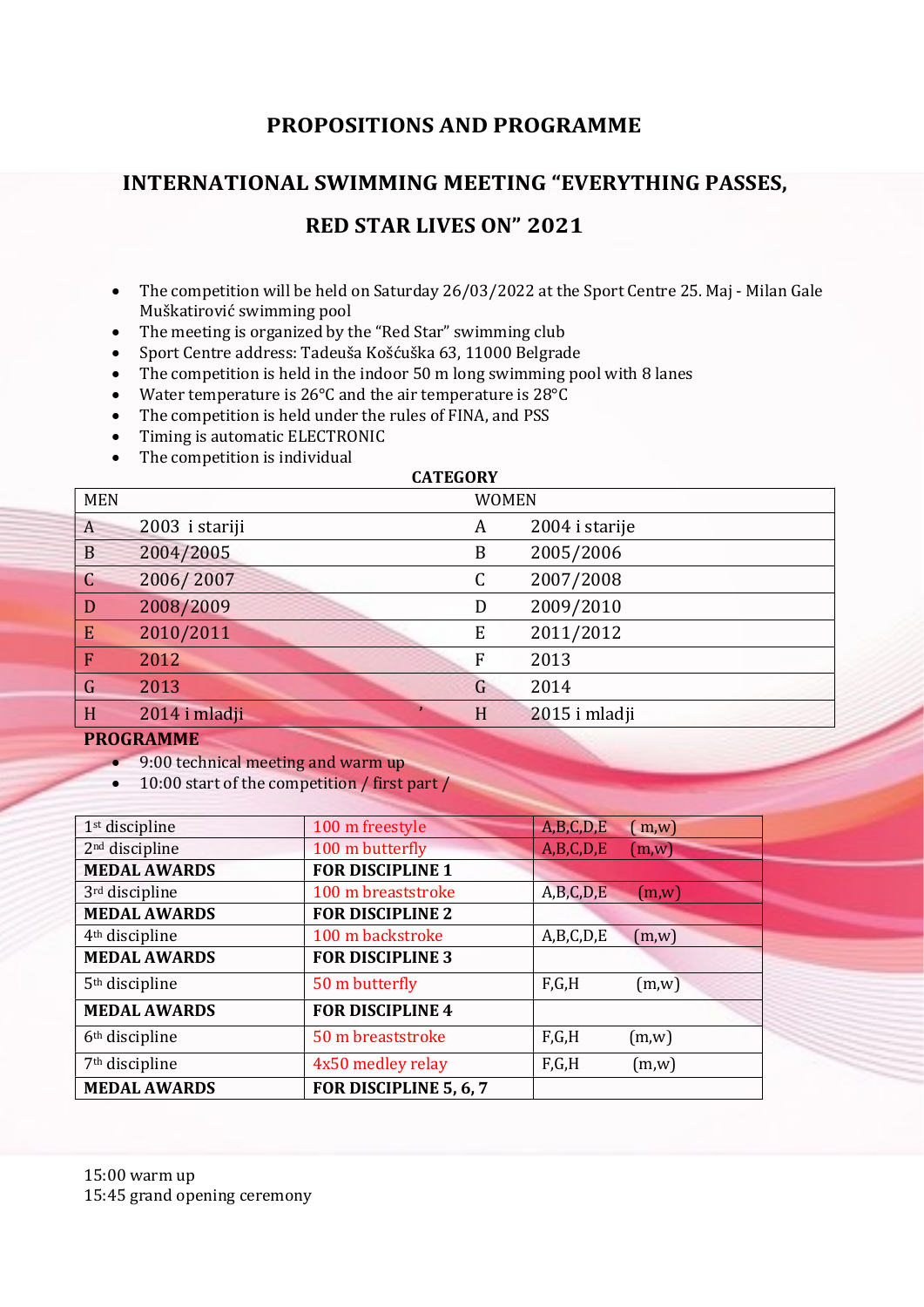16:00 start of the competition / second part /

| Competition / second part/  |                             |                            |  |  |
|-----------------------------|-----------------------------|----------------------------|--|--|
| <b>MEDAL AWARDS</b>         | FOR DISCIPLINE 8,9,10,11    |                            |  |  |
| 8 <sup>th</sup> discipline  | 50 m freestyle              | A,B,C,D,E,F,G,H<br>(m,w)   |  |  |
| 9 <sup>th</sup> discipline  | 200 m individual medley     | $A,B,C,D,E$ (m,w)          |  |  |
| <b>MEDAL AWARDS</b>         | <b>FOR DISCIPLINE 8</b>     |                            |  |  |
| $10th$ discipline           | 50 m backstroke             | F,G,H<br>$\mathbf{m}$ , w) |  |  |
| <b>MEDAL AWARDS</b>         | <b>FOR DISCIPLINE 9</b>     |                            |  |  |
| 11 <sup>th</sup> discipline | 200 m freestyle             | A,B,C,D,E<br>(m,w)         |  |  |
| <b>MEDAL AWARDS</b>         | <b>FOR DISCIPLINE 10</b>    |                            |  |  |
| $12th$ discipline           | 200 m breaststroke          | A,B,C,D,E<br>(m,w)         |  |  |
| <b>MEDAL AWARDS</b>         | <b>FOR DISCIPLINE 11</b>    |                            |  |  |
| $13th$ discipline           | <b>Memorial race "Zoran</b> | Absolute category          |  |  |
|                             | Vidaković" medley relay     | $(4m+4w)$                  |  |  |
|                             | 8x50m butterfly             |                            |  |  |
| <b>MEDAL AWARDS</b>         | FOR DISCIPLINE 12,13        |                            |  |  |

#### AWARDS

- $\bullet$  Medals for the first three places according to the disciplines and categories;
- Gifts for the youngest woman and man swimmers;
- The best man and woman swimmers of the meeting / summation of the four best results /by FINA points / receive a trophy;
- The best man and woman swimmers of the club Red Star/ summation of the four best results / by FINA points receive a trophy;
- Winner of the memorial race "ZORAN VIDAKOVIĆ" 8x50m butterfly receives a plaquette award;
- By registering, the clubs are taking full responsibility for the health of their athletes;
- The organizer will not be responsible for any losses, damages and consequences;
- Final entries should be submitted by 23<sup>th</sup> March 2022, until 00:00 in the Lenex format on the following e-mail: matke1@mts.rs
- Cancellations should be submitted until 24<sup>th</sup> March 2022, until 00:00 on the following e-mail: matke1@mts.rs
- The entry fee is 5 euros per START;
- Competitors have the right to participate in any number of disciplines. Every club has the right to register for one relay. Memorial relay 8x50 m butterfly, at the end of the second part, consists of four men and four women swimmers.

#### **CONTACT**

"PK Crvena Zvezda", Beograd, Ljutice Bogdana 1a E-mail: pkcrvenazvezda@gmail.com Phone: +381 112661 872 / 064 4169 706 Bank account: 170-875-08 UNI KREDIT BANKA BEOGRAD

> Best regards, President of the club Dejan Stamatović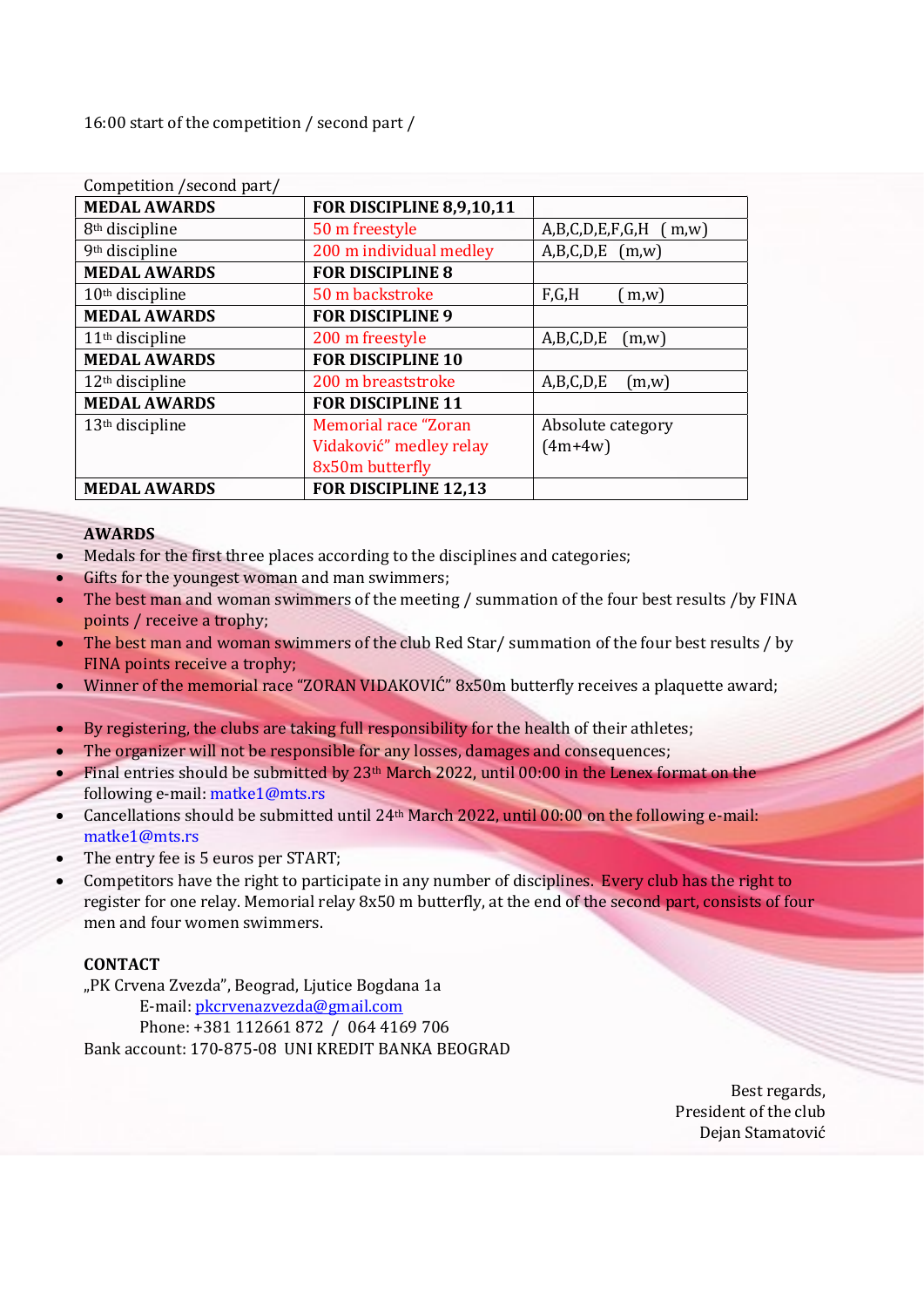## **77 godina PK CRVENA ZVEZDA**



# **"SVE PROLAZI, ZVEZDATRAJE"**

**2022.**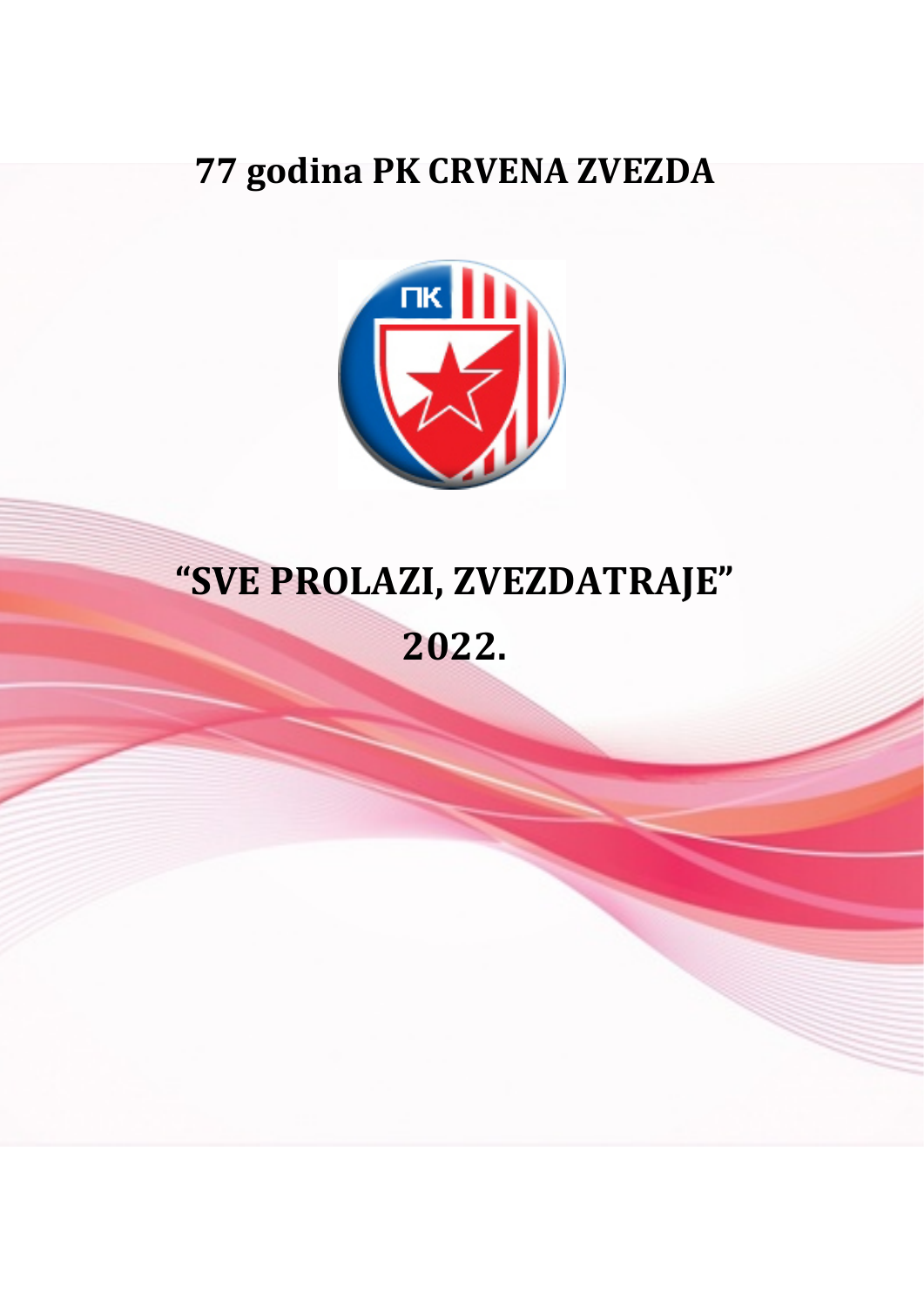## **PROPOZICIJE I PROGRAM MEĐUNARODNOG PLIVAČKOG MITINGA**

## **"SVE PROLAZI, ZVEZDA TRAJE"**

- Takmičenje će se održati u subotu 26.03.2022. godine na bazenu SC 25. Maj- Milan Gale Muškatirović
- Miting organizuje Plivački klub "Crvena Zvezda"
- Adresa bazena: Beograd, Tadeuša Košćuška 63
- Takmičenje se održava u zatvorenom bazenu dužine 50 m sa 8 staza
- Temperatura vode 26 stepeni i vazduha 28 stepeni
- Takmičenje se održava po pravilima FINA i PSS
- Merenje vremena automatsko ELEKTRONSKO
- Takmičenje je pojedinačno

#### **KATEGORIJE**

|                | MUŠKARCI       |                  | ŽENE           |
|----------------|----------------|------------------|----------------|
| A              | 2003 i stariji | A                | 2004 i starije |
| $\mathbf B$    | 2004/2005      | $\boldsymbol{B}$ | 2005/2006      |
| $\mathsf C$    | 2006/2007      | $\mathsf C$      | 2007/2008      |
| D              | 2008/2009      | D                | 2009/2010      |
| E              | 2010/2011      | E                | 2011/2012      |
| $\mathbf{F}$   | 2012           | F                | 2013           |
| $\overline{G}$ | 2013           | G                | 2014           |
| H              | 2014 i mladji  | H                | 2015 i mladji  |

### **PROGRAM**

### **Prvi deo**

- 9.00 tehnički sastanak i rasplivavanje
- 10.00 početak takmičenja /prvi deo/

| 100 slobodno           | $A,B,C,D,E(m,\check{z})$     |
|------------------------|------------------------------|
| 100 m delfin           | A,B,C,D,E<br>$(m,\check{z})$ |
| ZA DISCIPLINU 1        |                              |
| 100 m prsno            | A,B,C,D,E<br>$(m,\check{z})$ |
| <b>ZA DISCIPLINU 2</b> |                              |
| 100 m leđno            | A,B,C,D,E<br>$(m,\check{z})$ |
| <b>ZA DISCIPLINU 3</b> |                              |
| 50 m delfin            | $F, G, H(m,\check{z})$       |
| ZA DISCIPLINU 4        |                              |
| 50 prsno               | $F, G, H (m, \check{z})$     |
| 4*50m mešovito         | $F, G, H (m, \zeta)$         |
| ZA DISCIPLINU 5,6,7    |                              |
|                        |                              |